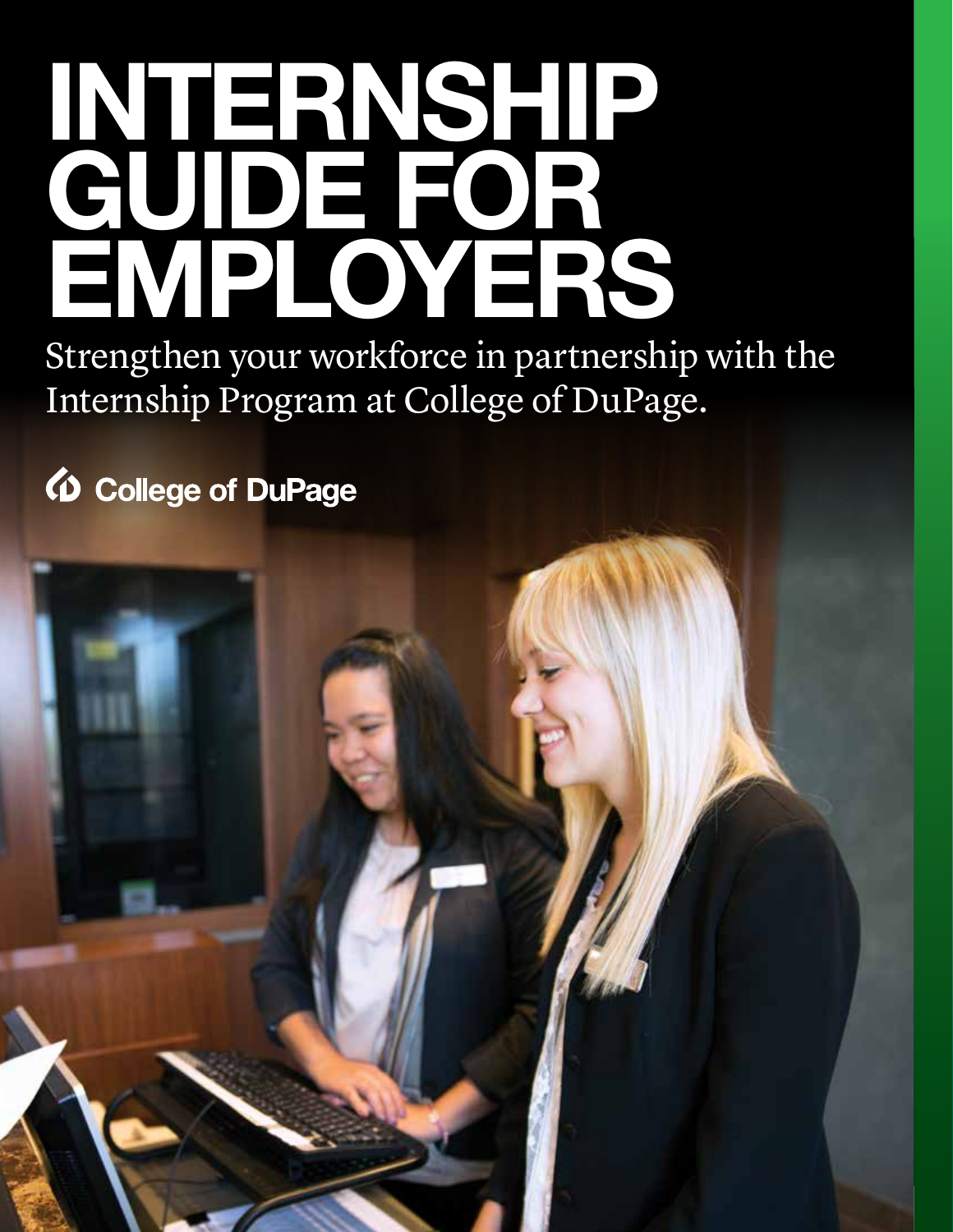Thank you for investing your time and resources in our students' college internship experience. This booklet answers common questions you might have and gives you guidelines for our program.

## **WHAT IS AN INTERNSHIP?**

Internships at College of DuPage educate our students and prepare them to enter the workforce. Before hiring an intern, it is important to understand the definition of an internship. College of DuPage defines an internship as "a form of experiential learning that integrates knowledge and theory learned in the classroom with practical

application and skills development in a professional setting." Internships give students the opportunity to gain valuable applied experience and make connections in professional fields they are considering for career paths; and give employers the opportunity to guide and evaluate talent.

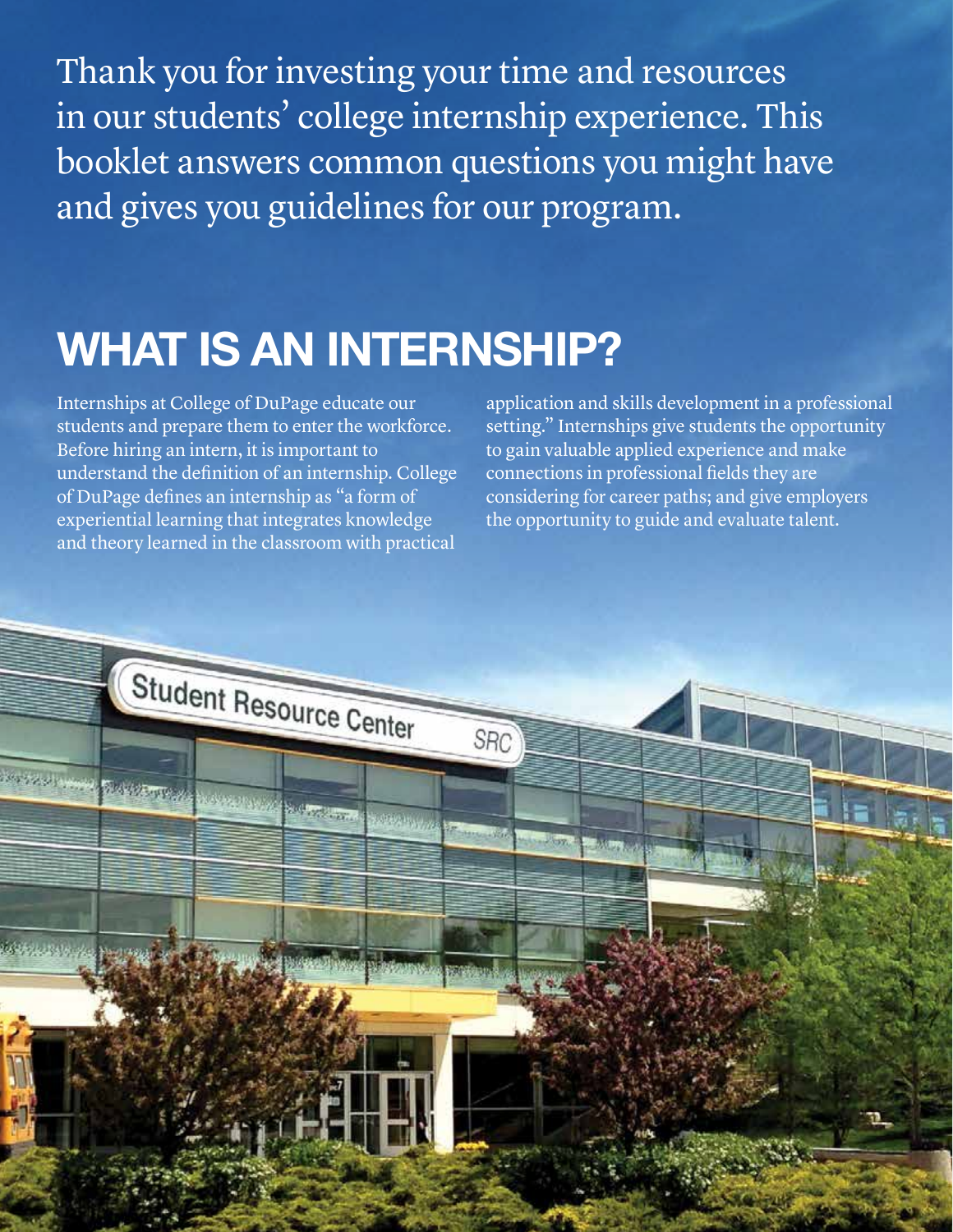## **IMPORTANT CONSIDERATIONS**

#### **COMPENSATION**

It is important to be aware of the differences in hiring an intern and an employee. If a student is hired as a paid employee the U.S. Fair Labor Standards Act (FLSA) requires that he or she is paid at least a minimum wage. If a student is hired as an intern, the employer is not required to provide compensation, however, the internship must comply with the U.S. Department of Labor's (DOL) Standards for unpaid internships. Specifically, the DOL states that the following criteria must be met in an unpaid internship in the for-profit sector:

- The internship, even though it includes actual operation of the facilities of the employer, is similar to training which would be given in an educational environment.
- The internship experience is for the benefit of the intern.
- The intern does not displace regular employees, but works under close supervision of existing staff.
- The employer that provides the training derives no immediate advantage from the activities of the intern; and on occasion its operations may actually be impeded.
- The intern is not necessarily entitled to a job at the conclusion of the internship.
- The employer and the intern understand that the intern is not entitled to wages for the time spent in the internship.

The full fact sheet can be found at: **www.cod.edu/employers**. College of DuPage recommends each employer consult human resources or legal counsel before posting an unpaid internship.

#### **CREDIT**

Some students will elect to pursue academic credit while others will not. Please note only College of DuPage may determine if an internship meets departmental criteria for awarding credit. Please note that when granted, academic credit is not a substitute for compensation. Students must pay tuition for all internship credits they earn.

## **RECRUITING/HIRING**

- All internships should be posted on the College of DuPage electronic job board. Directions to post can be found at **www.cod.edu/employers**.
- Employers may also sign up to recruit for internships through our Campus Recruiting system. To schedule a day to visit campus, please call (630) 942-2230.
- Before conducting any recruiting at College of DuPage, it is important to review the Recruiting Policies and Procedures available at **www.cod.edu/careerservices**.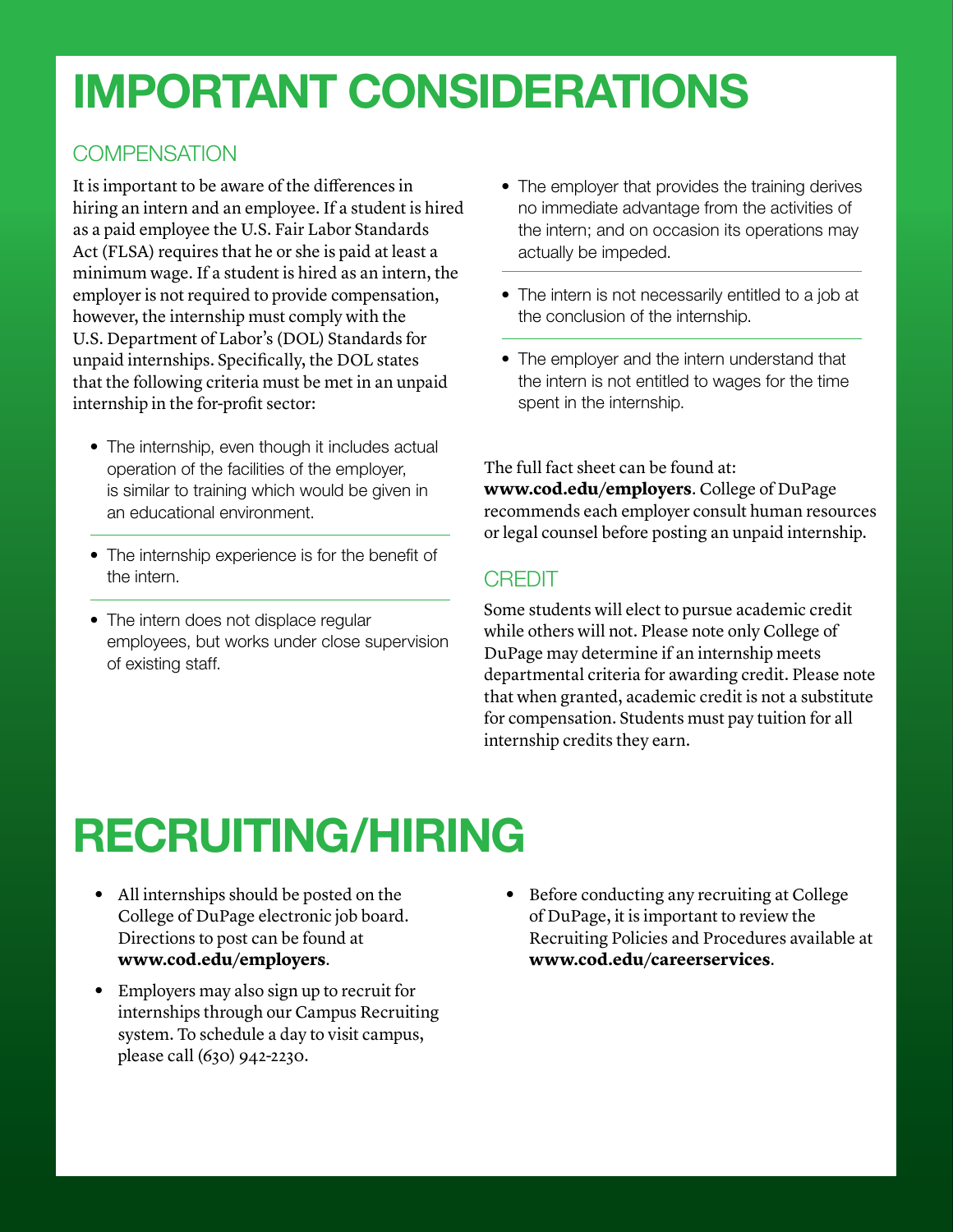## **CRITERIA FOR EACH INTERNSHIP**

- The experience must be an extension of the classroom: a learning experience that provides for applying the knowledge gained in the classroom. It must not be simply to advance the operations of the employer or be the work a regular employee would routinely perform.
- The skills or knowledge learned must be transferable to other employment settings.
- The experience has a defined beginning and end, and a position description with desired qualifications.
- There are clearly defined learning objectives/ goals related to the professional goals of the student's academic coursework.
- There is guidance and supervision by a qualified and appropriate employee who will assign duties to the intern that are career related, progressive and challenging.
- There is routine feedback by the experienced supervisor.
- There are resources, equipment and facilities provided by the host employer that support learning objectives/goals.
- The internship should be conducted in an acceptable professional location.

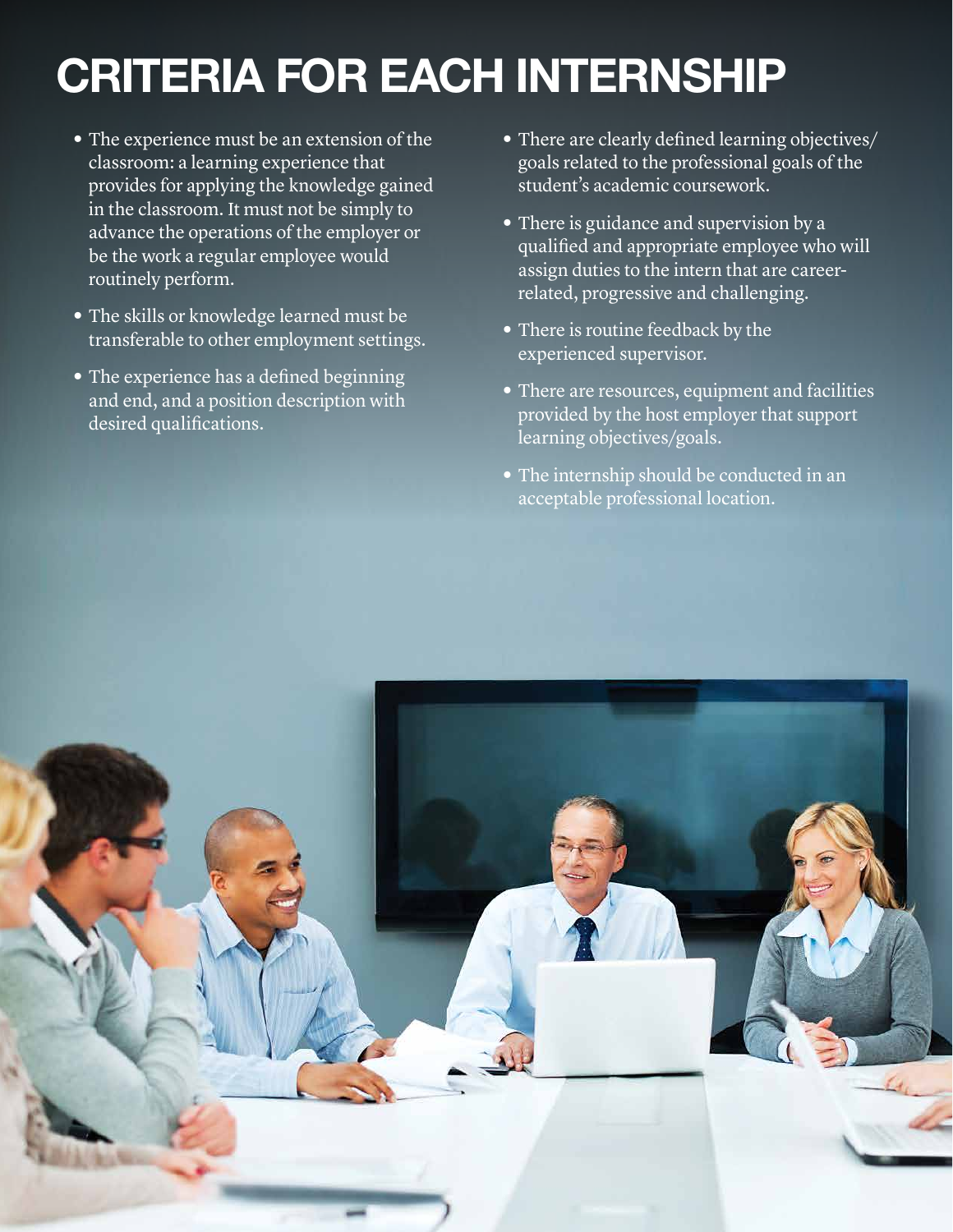# JOB OR INTERNSHIP?

Sometimes it can be confusing to distinguish a job from an internship. To assist with clarity, please refer to the chart below. Use of this chart, in conjunction with the internship criteria, can help provide clarity when determining the appropriate classification for your position.

|                                                     | <b>JOB</b>                                     | <b>INTERNSHIP</b>                                                                                      |
|-----------------------------------------------------|------------------------------------------------|--------------------------------------------------------------------------------------------------------|
| <b>LENGTH OF EMPLOYMENT</b>                         | Permanent                                      | Temporary (typically the length<br>of a semester)                                                      |
| <b>SALARY</b>                                       | Paid                                           | Paid or unpaid                                                                                         |
| OUTCOME OF WORK PERFORMED                           | Company prosperity/Growth                      | Student learning; some employer benefit                                                                |
| <b>EXPECTATION OF EMPLOYEE</b>                      | Fulfill job responsibilities                   | Learn and develop new skills through<br>completion of projects                                         |
| <b>QUALIFICATIONS OF</b><br><b>EMPLOYEE AT HIRE</b> | Has desired skills necessary<br>to perform job | Limited skills/knowledge; will substantially<br>grow these through experience                          |
| <b>REASON FOR HIRE</b>                              | <b>Fill position</b>                           | Varies: develop talent pipeline,<br>assists with projects, etc.<br>Does not fill routine employee role |
| <b>EMPLOYER RESPONSIBILITY</b>                      | <b>Supervise</b>                               | Mentor, guide, educate, supervise                                                                      |
| <b>WHO BENEFITS MOST</b>                            | Employer                                       | <b>Student</b>                                                                                         |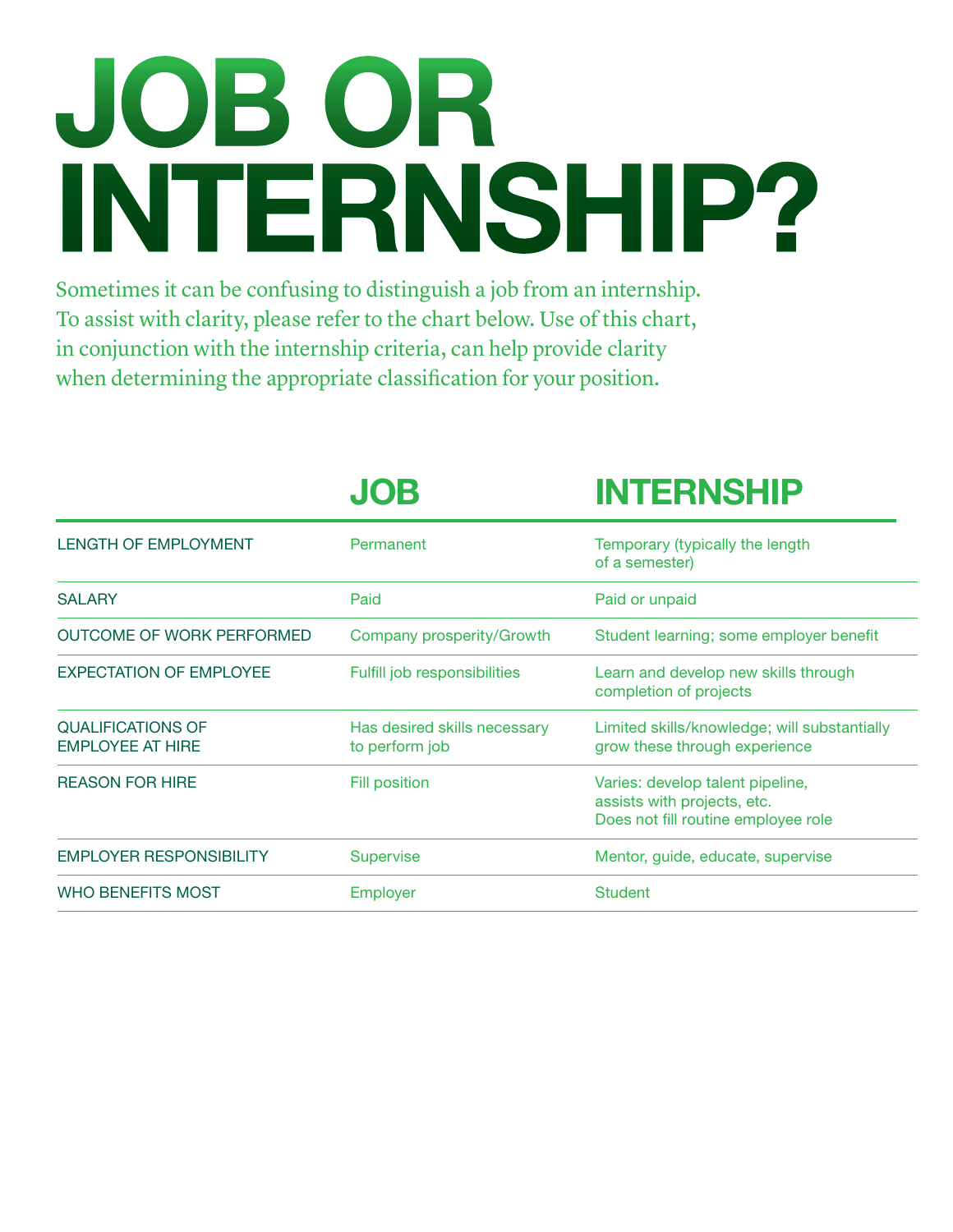## **CREATING AN INTERNSHIP POSITION DESCRIPTION**

Once you've confirmed you do want to hire an intern, the next step is to create a position description. This description should include the following:

#### POSITION TITLE (THINK BEYOND "INTERN")

#### PURPOSE/SCOPE OF POSITION

- What is the intern being hired to do?
- What are the goals for the position?

#### RESPONSIBILITIES/TASKS

- What will the intern spend his or her time doing?
- What projects and tasks will the intern perform?
- What technology will they use?
- With what other professional staff will they work?

#### REQUIRED OR DESIRED QUALIFICATIONS/SKILLS

- What skills must the student have to be considered?
- What skills or qualifications would you prefer?
- Make sure to include both technical and "soft" skills

#### LEARNED COMPETENCIES

- Internships must be learning based, thus it is important to outline what the student will learn from this experience.
- Think about what competencies a student will have at the conclusion of this internship that gives them an advantage over other students.

#### **SUPERVISOR**

- Please include information about who the supervisor is and his or her background.
- It's important the intern be supervised by someone considered an expert in the field. The intern must not be considered the expert.

#### APPLICATION PROCESS

- Describe how you want the candidates to apply.
- Articulate what should be included in the application. Employers most commonly request a cover letter and resume, however, it is not uncommon to ask for supporting materials related to the position such as a portfolio, writing sample, letters of recommendation, etc.

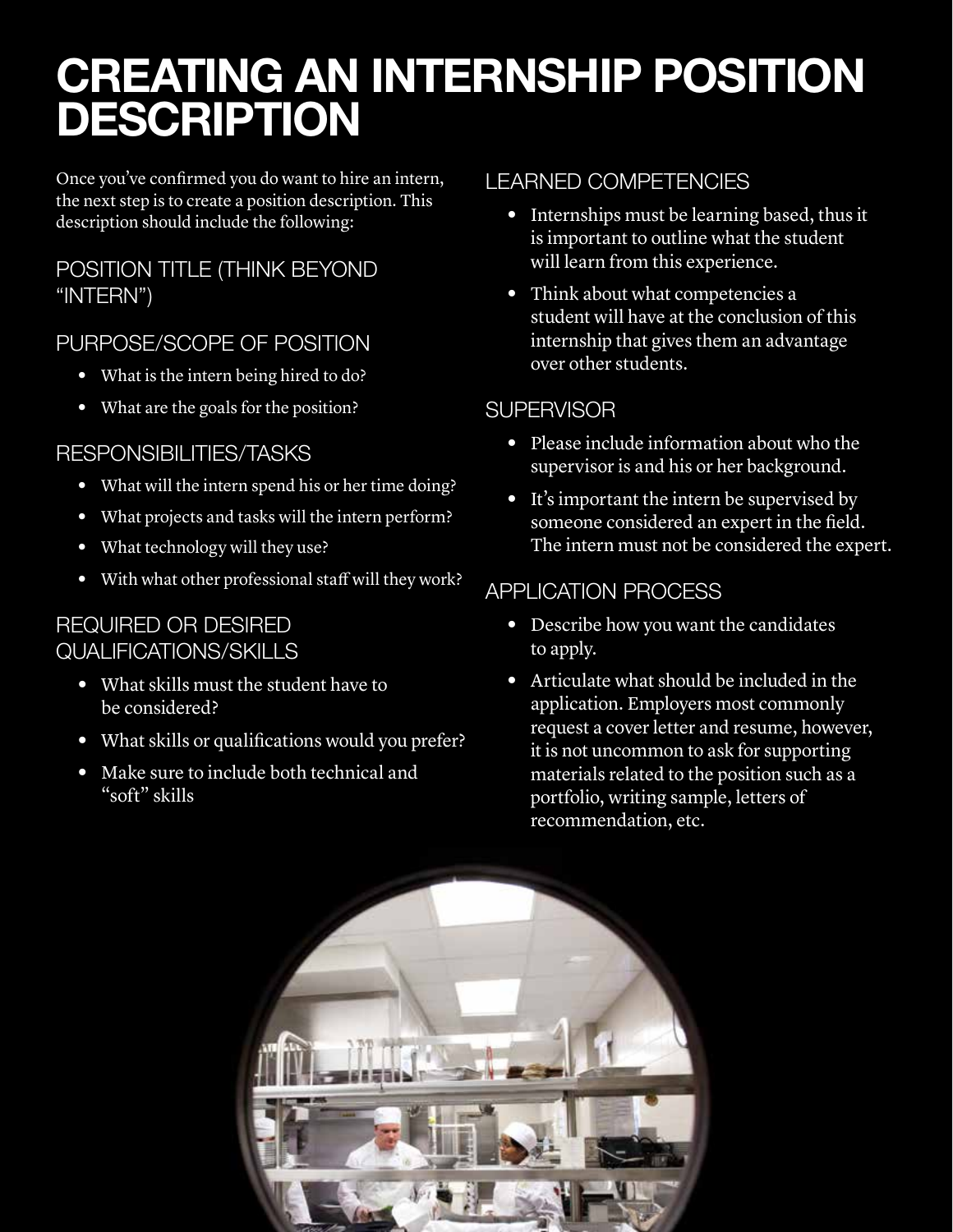### **SUCCESSFUL PRACTICES** Making the internship experience a positive one.

#### CONDUCT ORIENTATION/ON-BOARDING

Taking adequate time to provide a thorough orientation and training for the student intern will benefit the student, and allow the organization to reap productivity and effectiveness from the intern. Highlighted areas during this training include:

- Organization Mission
- Organizational Structure
- Organizational Rules, Policies and Expectations
- Definition of the Intern Responsibilities

#### GIVE THE INTERN REAL WORK

Students want to work and they want to learn – so give them meaningful projects.

#### PROVIDE LEARNING OPPORTUNITIES OUTSIDE OF THE JOB DUTIES

Interns want to understand the culture of the organization, get to know other professionals and observe and learn as much as they can.

- Invite them to observe a meeting
- Help them set up informational interviews
- Take them to lunch
- Allow them to sit in on a brainstorming session

The opportunity to learn outside the typical daily routine provides some of the most valuable knowledge.

#### DESCRIBE THE "BIG PICTURE."

Interns will do better work if they understand the "big picture." Even if some of it seems obvious. Take a few extra minutes to provide background, details, and vision for the project or task.

#### ASSIGN A MENTOR

Make sure the intern has someone who can serve as a mentor. Ideally, this isn't the same person as the supervisor, however, anyone can be an effective mentor if they are committed to teaching and guiding the student.

#### PROVIDE CONSTRUCTIVE FEEDBACK

Students need feedback to make improvements and learn. Given casually or formally through assessments and regularly scheduled meetings, this critical input helps the student prepare for their next professional step.

#### REPORT A HIRE

You can report a hire on the College Central Network, **www.collegecentral.com/dupage**, or by contacting the Career Services Center at **csc@cod.edu**.